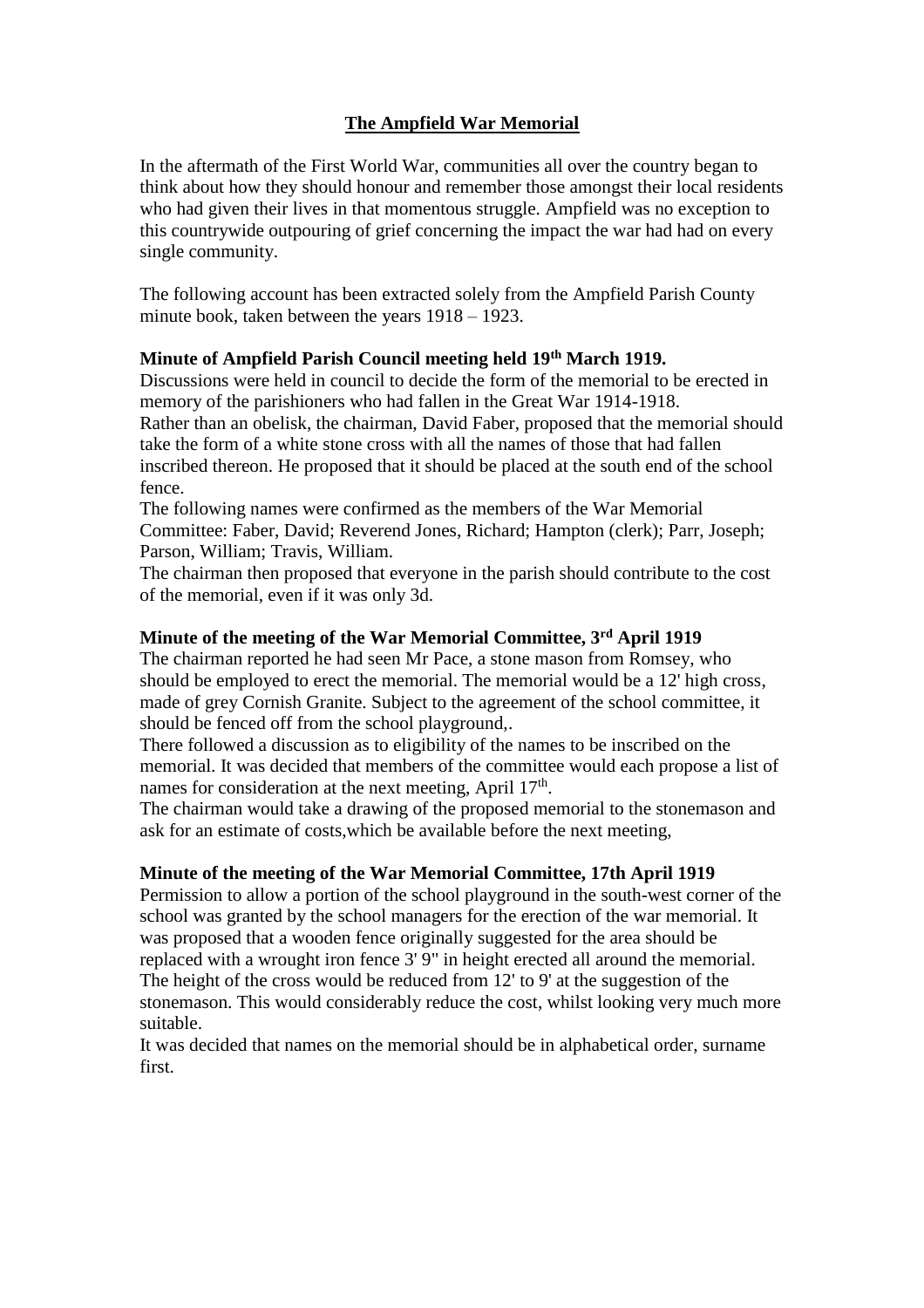#### **Minute of the meeting of the War Memorial Committee, 17th May 1919**

David Faber presented the final plan of the memorial to the committee and advised members the cost would be £107-7-6d. Any increase in this cost would be born by the members of the committee. This was accepted.

The names of the parish collectors, who would canvas members of the parish for subscriptions to cover the costs, were proposed. The parish was divided into 5 areas, each with its own collector. The cost of the collection books was recorded as 1/-. Once collections had been taken, it was agreed to write to the 'leading gentlemen' outside of the parish who held particular interests within the parish.

### **Minute of the meeting of the War Memorial Committee, 30th June 1919**

It was recorded that the total amount collected was £31-5-11d. David Faber, who collected in the Jermyns/Pucknall area, collected the largest donation £8-5-0d. The smallest donation was £2-2-0d collected by the vicar, rev. Jones. In addition, the Rev Awdry donated one guinea. The money was paid into Lloyds Bank in Romsey. It was agreed that David Faber should be the arbiter if the list of names included for inscriptions came to a vote. The vicar was also asked to contribute a list of names. In addition, three further names were considered but rejected, as they were not parishioners at the time of joining up. The clerk would investigate one of these Albert Way from Pucknall further

It was proposed a suitable book be obtained to record the names of all the subscribers but not the amounts.

# **Minute of the meeting of the War Memorial Committee 9 th December 1919**

Present: Messrs Faber, Hampton, Parr, Parsons and Travis. Vicar was absent. Stonemason Pace was instructed to proceed with the work.

# **Minute of the meeting of the War Memorial Committee 2nd February 1920**

Present: Messrs Faber, Hampton, Parr, Parsons and Travis. Vicar was absent. The chairman presented a programme of the proceedings for the unveiling of the war memorial. This was carried unanimously.

Order of Service Hymn Introductory Prayers Unveiling of the memorial by Mr Faber An address by the Archdeacon God Save the King The Last post

It was noted with regret that vicar was not present to arrange what hymns should be sung and in what order.